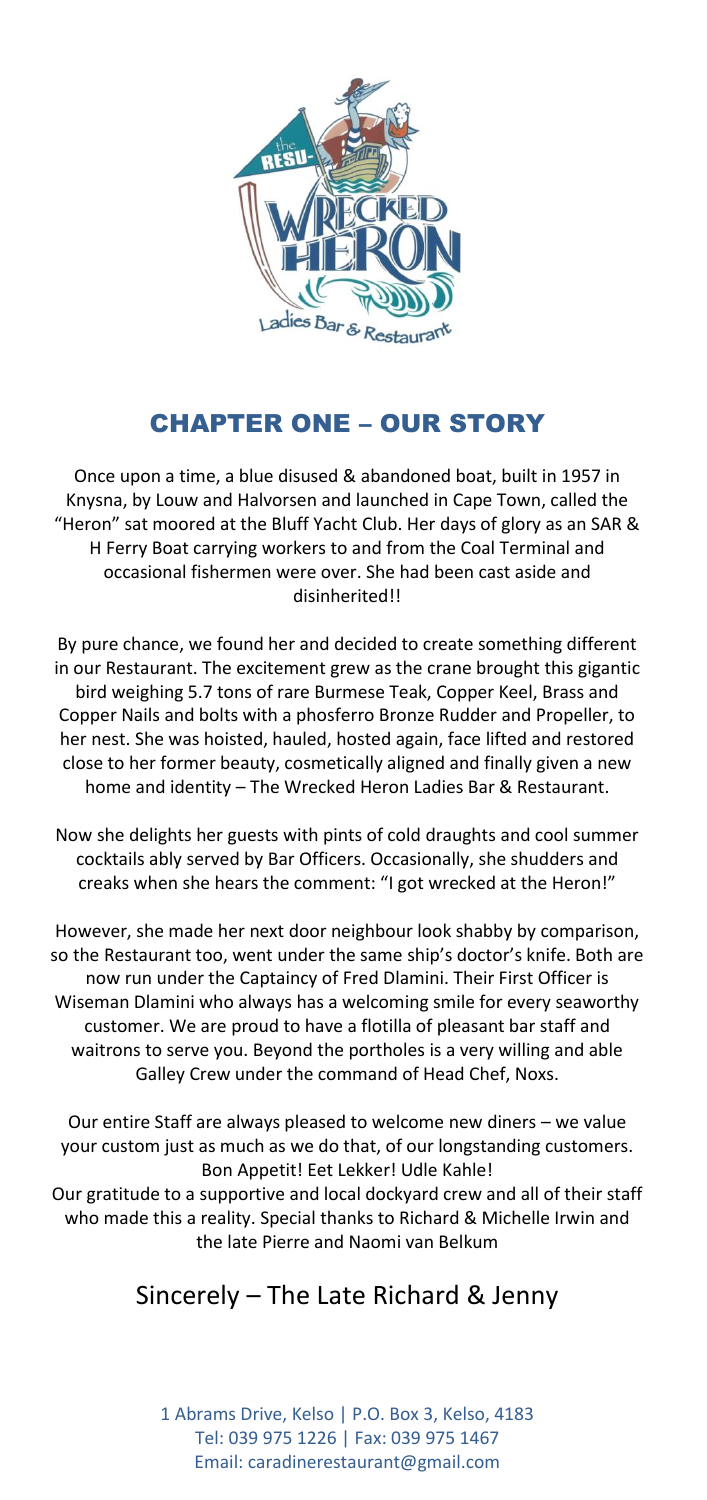# CHAPTER TWO – MY STORY (AS TOLD BY THE HERON)

About 3 years ago, my life was disrupted and set on a new course – down a long, windy (and of course bumpy) road to an unknown destination. I was transformed into a Bar Boat and became a main attraction. Guests from far and wide arrived, partied, imbibed AND how they loved me.

In March 2007, large waves rolled in – no sweat! At the end of June 2007, these heavy seas returned and they showed no mercy! The ripped in and took all that was in their way – pools, buildings, a lapa, concrete and vegetation!!

Suddenly my roof caved in on me and my bow was projected high above the sand. The foundations and my Pub were no more!! Many people thought I would actually set sail, but as I had no passport and was unseaworthy, they didn't realize that I actually had no intention of going anywhere.

I had also kept 2 secrets: Richard had entrenched me good and solid in concrete, so much so, that he had to hire a compressor and jackhammer in order to free me. Secondly, Jenny had bought me a good luck charm – my black cat!!

Huge excavators lifted, twisted and turned me around and faced me slightly inward and built a brand new mooring for me. I now face Happy Wanderers Main Entrance – this is great because now I can see who is coming in and who is staggering out!!

I have been given a new ID as these guys have changed my name – I am pleased to re-introduce myself.

I am now…



Welcome Everyone & Cheers.

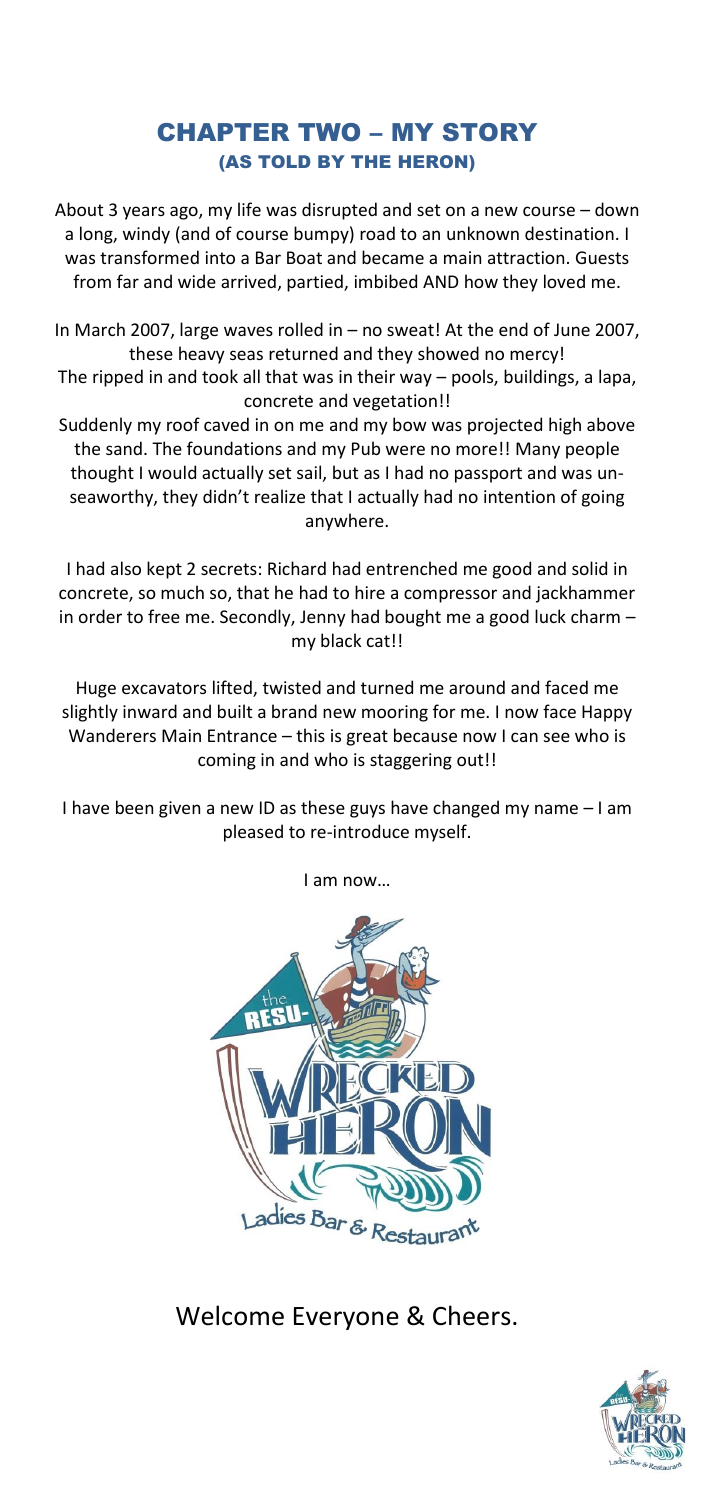# KIDDIES MENU

| <b>Ice Cream</b><br>One scoop of vanilla ice cream, with or without chocolate sauce, served in<br>your free mini Frisbee. | R 23.00            |
|---------------------------------------------------------------------------------------------------------------------------|--------------------|
| <b>Nice Crunchy Chicken &amp; Chips</b><br>Nice crunchy chicken bites with chippies and tomato sauce.                     | R 61.00            |
| <b>Fish Balls &amp; Chips</b><br>Fish nuggets with chippies and tomato sauce.                                             | R 41.00            |
| <b>Hotdog &amp; Chips</b><br>With a dollop of tomato sauce.                                                               | R 40.00            |
| <b>Kiddies Beef Burger &amp; Chips</b><br>Small Homemade Patty, "just on a bun with tomato sauce"                         | R 61.00            |
| <b>Kiddies Chicken Burger &amp; Chips</b><br>Small Homemade Patty, "just on a bun with tomato sauce"                      | R 48.00            |
| <b>Junior Fry</b><br>Vienna Sausage, Fried Egg & chippies                                                                 | R 41.00            |
| <b>Only Chips</b><br>"all by themselves" on your free small Frisbee.                                                      | R 25.00            |
| <b>Spaghetti Bolognaise with Grated Cheese</b>                                                                            | R 60.00            |
| <b>Toasted Sandwiches</b><br><b>Bacon &amp; Egg</b><br><b>Cheese &amp; Tomato</b>                                         | R 50.00<br>R 40.00 |
| <b>Milkshakes - Assorted Flavours</b><br>250ml                                                                            | R 24.00            |
| 330ml                                                                                                                     | R 29.00            |

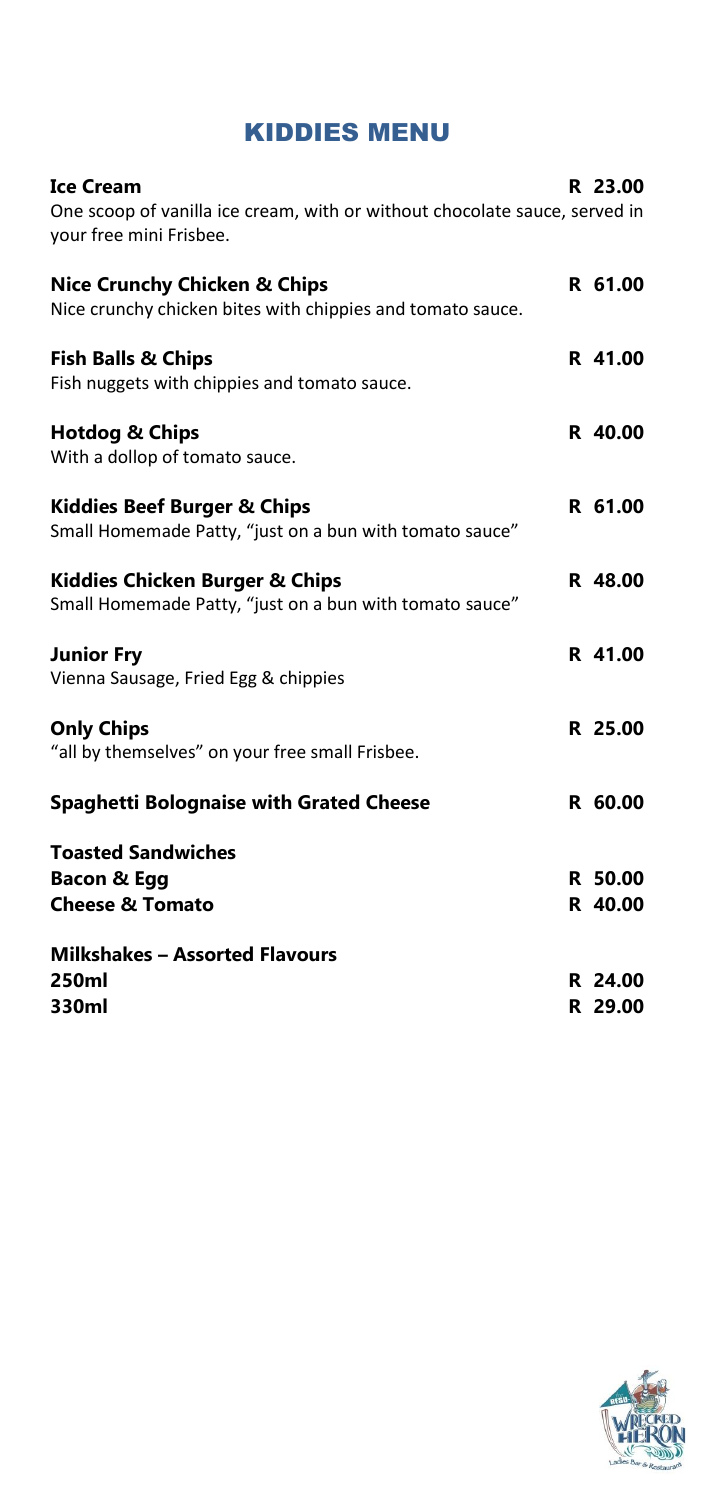# STARTERS

Butternut / Cream of Tomato / Cream of Broccoli Served with Bread. Freshly prepared and full of goodness.

# **Stripper R 61.00**

Not what you think! Sies! A mouth watering creation of steak strips, pan fried in butter and garlic and smothered in a garlic and pepper cream sauce.

# **Snails Caradine R 71.00**

Imagine snails, broiled in cream and garlic, crusted with blue cheese… served with fresh brown bread.

# **Traditional Garlic Snails R 62.00**

As it states – traditional and garlicky.

# **Calamari R 57.00**

Tender strips of deep fried Calamari Steak, served on rice with our tartare sauce. Delicate, and of course, never rubbery.

# **Chicken Livers R 59.00**

Peri-peri at its best. Livers sautéed in butter and folded into a secret sauce with a hint of mild English Cheese, either in a bun or with toast.

# **Heron's Mushrooms R 70.00**

A rendition of the ex "Mushroom Caradine".. Brown Mushrooms cooked in a cheese sauce with chopped onion, diced bacon, rosemary and thyme with a grilled cheese topping.

Oysters served on a bed of shredded lettuce and crushed ice, lemon wedges and Tobasco Sauce – aphrodisiacal to say the least!

# **Shrimp Cocktail R 79.00**

Delightful, crisp, summery…

# SALADS

Side Order

| <b>Greek Salad</b>                                           | R 52.00 |
|--------------------------------------------------------------|---------|
| <b>French Salad</b>                                          | R 40.00 |
| <b>Blue Cheese Salad</b> (with egg)                          | R 56.00 |
| <b>Heron's Chicken Salad</b> (with honey & mustard dressing) | R 56.00 |
| Calamari Salad                                               | R 69.00 |



### **Soup R 39.00**

### **Oysters R149.00**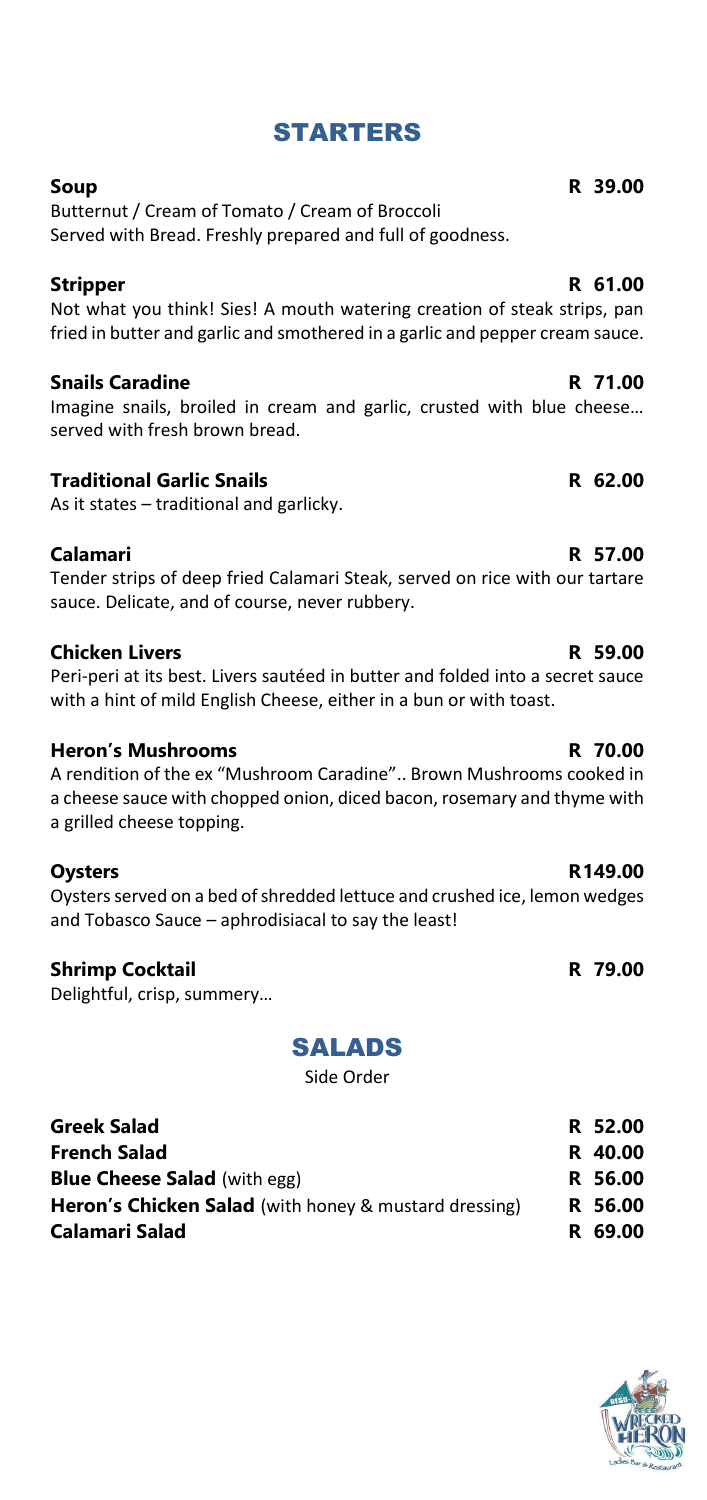# MEAT DISHES

All Main Dishes are served with Chips or Rice or Baked Potato

# **Gemini Rump**

Prime Rump, char-grilled to perfection **300g R162.00 200g R116.00**

# **De Luxe Sirloin R139.00**

Taste & Tender Porterhouse cut (250g) with a nice piece of fat on it.

### **Premier Fillet R164.00**

Succulent butterflied 200g fillet… best eaten Rare or Medium Rare.. Delicious!

# **Texas Carpetbagger R221.00**

Prime Beef (350g) stuffed with Mussels & Shrimps in a delicately herbed garlic & cheese sauce. A meal to compare with the best!

# **Crumbed Pork Schnitzel R125.00**

Shallow fried and crumbed. Delicious! cheese & sweet chili mayo.

### **Natal Style Curries (Medium or Hot)**

Plated or as a Half Bunny Chow

| Lamb                                                                   | R211.00             |
|------------------------------------------------------------------------|---------------------|
| <b>Chicken</b>                                                         | R <sub>106.00</sub> |
| <b>Chicken &amp; Prawn</b>                                             | R <sub>161.00</sub> |
| All served with Rice – Sambals (plain or chilli), coconut and chutney. |                     |

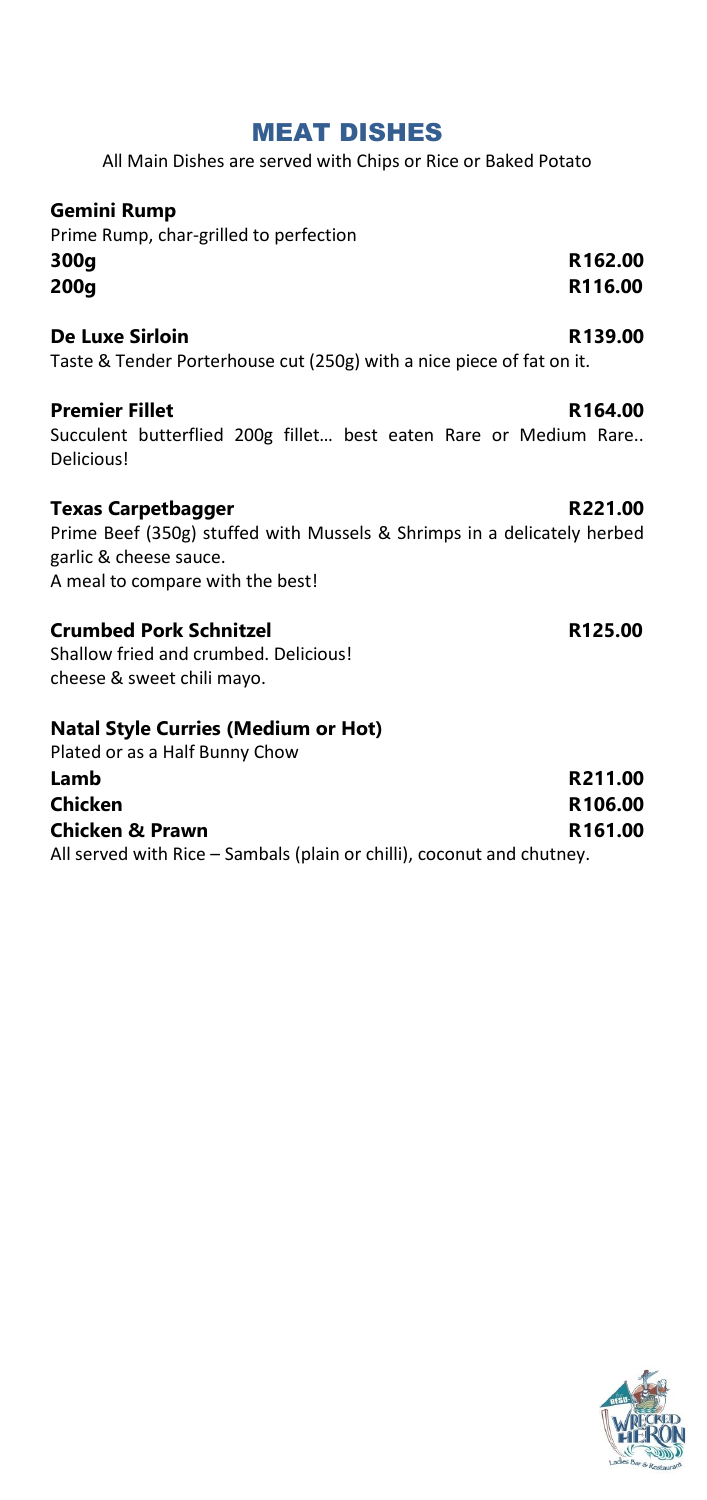| <b>SEAFOOD</b>                                                                                                                            |                    |
|-------------------------------------------------------------------------------------------------------------------------------------------|--------------------|
| All Main Dishes are served with chips, rice or baked potato.                                                                              |                    |
| <b>Deep Fried Calamari Strips</b><br>Served with our home made tartare sauce. A delicious main course. Enjoy!                             | R111.00            |
| <b>Caradine Line Fish of the Day</b><br>Please ask your waiter for details                                                                | R186.00            |
| <b>Prawns</b><br>8 Prawns, pan fried in butter & garlic.<br>Best enjoyed finger eaten!!                                                   | R221.00            |
| <b>Prawn Linguine</b><br>Prawn Meat, Basil Pesto, Tomato Pronto & Linguine Pasta topped with<br>Parmesan Cheese.                          | R 95.00            |
| <b>Seafood Curry</b><br>Natal Style (Medium or Hot) Fish, Mussels and Shrimps Yummy!<br>Served on a bed of rice with chutney and coconut. | R156.00            |
| Hake, Prawn & Calamari Trio<br>Served with Chips or Rice or Salad & Tartare Sauce                                                         | R201.00            |
| Seaside Platter - 1 Person<br>Seaside Platter – 2 People<br>Calamari Rings, FishBalls, Fillet of Hake, Prawns, Onion Rings and Vegetable  | R251.00<br>R401.00 |

Spring Rolls, Rice or Chips

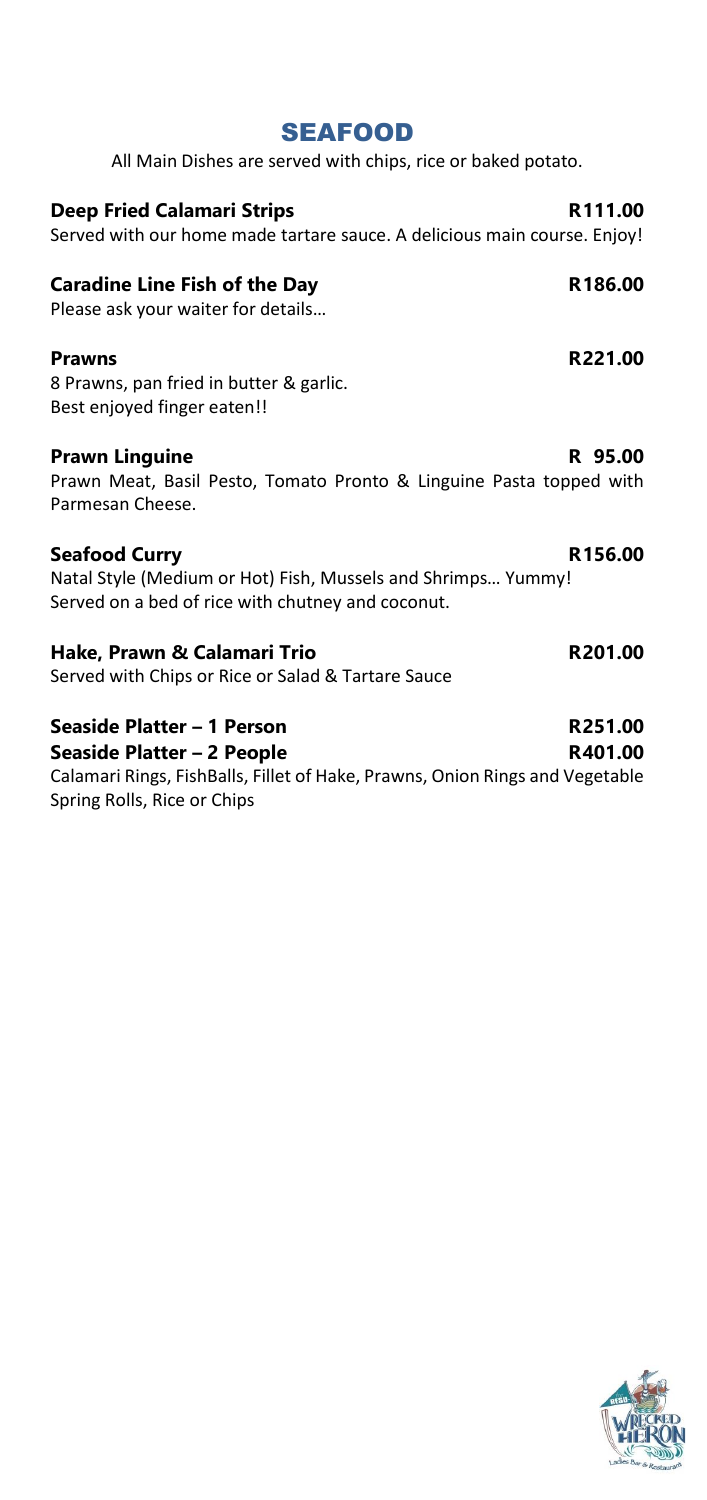# HERON SPECIALITIES

Served without Vegetables

| <b>Fried / Grilled Fish &amp; Chips</b>                                                                      |    | R 96.00            |
|--------------------------------------------------------------------------------------------------------------|----|--------------------|
| Prime Hake, lightly battered. May also be served with rice or baked potato<br>instead of Chips.              |    |                    |
| <b>Hamburger Burger &amp; Chips</b><br><b>ADD ON'S:</b>                                                      |    | R 96.00            |
| Egg                                                                                                          | R  | 7.00               |
| <b>Bacon</b>                                                                                                 |    | R 15.00            |
| <b>Cheese</b>                                                                                                |    | R 10.50            |
| <b>Spare Ribs</b>                                                                                            |    |                    |
| <b>Half Rack</b>                                                                                             |    | R161.00            |
| <b>Full Rack</b><br>Tantalizing - use of fingers permitted! Served with chips or rice or baked<br>potato     |    | R211.00            |
| <b>Steak, Egg &amp; Chips</b>                                                                                |    | R141.00            |
| (250g) An old favourite! Simple & delicious. May be served with rice or<br>baked potato instead of chips.    |    |                    |
| <b>Rump &amp; Calamari Duo</b><br>200g Rump topped with deep fried calamari. Served with a Sweet Chilli dip. |    | R159.00            |
| <b>Eisbein</b><br>The German Way! Served with mashed potato, sauerkraut & mustard.                           |    | R166.00            |
| <b>Tagliatelle Alfredo</b>                                                                                   |    | R 96.00            |
| In true rich and passionate Italian style - Tagliatelle pasta, ham,<br>mushrooms, garlic, cream & parmesan.  |    |                    |
| <b>Deluxe Chicken Breast Burger</b><br><b>ADD ON'S:</b>                                                      |    | R 80.00            |
| Egg                                                                                                          | R  | 7.00               |
| <b>Cheese</b>                                                                                                |    | R 10.50            |
| <b>Lamb Skewers</b><br>BBQ or Mint Marinade Lamb served with Chips or Rice or Baked Potato.                  |    | R161.00            |
| <b>ADD ON'S!</b>                                                                                             |    |                    |
| <b>Vegetables of the Day</b>                                                                                 |    | R 55.00            |
| <b>Portion of Chips</b>                                                                                      | R. | 31.00              |
| <b>Garlic Roll</b>                                                                                           |    | R 36.00            |
| <b>Garlic &amp; Cheese Roll</b><br><b>Onion Rings (Battered)</b>                                             |    | R 41.00<br>R 31.00 |
| Fried Egg (an add on to any meal)                                                                            | R. | 7.00               |

**Hamburger Roll & Butter R 8.00**

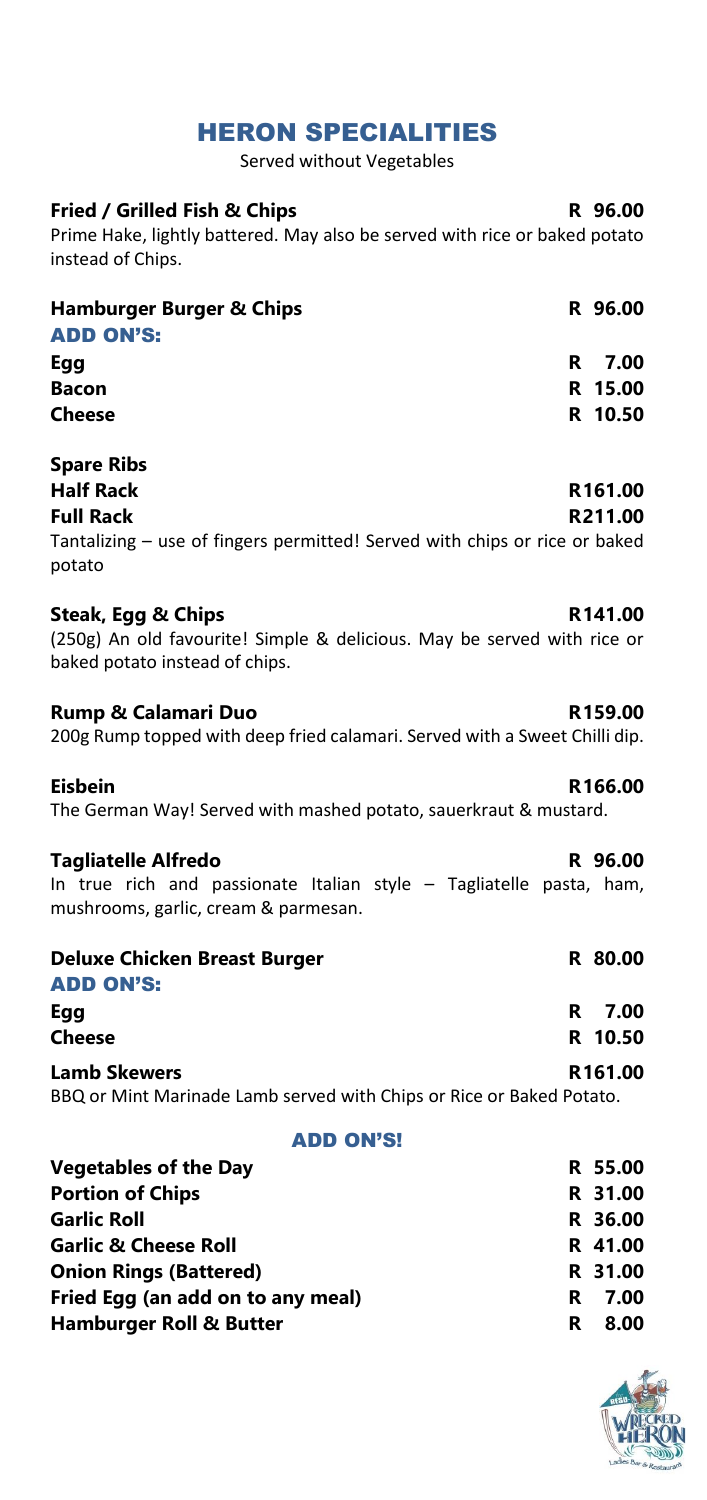# CHEF'S VEGETARIAN MENU

Please advise your waiter if you do not eat milk products as some of the dishes may contain cheese, milk and / or cream.

# **Vegetarian Platter R 81.00**

Selection of fresh vegetables and mushrooms

### **Vegetarian Alfredo R 91.00**

Italian Style – Tagliatelle pasta, mushrooms, garlic, cream and parmesan cheese.

# **Spring Rolls R 87.00**

Filled with vegetables and served with chips and a chilli dipping sauce.

# POULTRY

# **Poultry Dishes** All dishes served with Chips, Rice or Baked Potato

# **Chicken Schnitzel R 92.00**

Classic Schnitzel made from the finest Chicken Breast… Awesome!

# **Chicken Cordon Bleu R121.00**

Rolled breast of Chicken filled with feta cheese, ham or bacon. Crumbed and deep fried – covered with a cheese sauce.

# **Chicken Steaklets & Salad or Chips R 88.00**

Crumbed steaklets deep fried and smothered in a cheese sauce! A light but fulfilling meal.

# Grilled <sup>1</sup>/<sub>2</sub> Spring Chicken **R141.00**

Marinated in either Lemon & Herb or Peri-Peri or Barbeque Sauce.

# **Chicken & Mushroom Penne Pasta R** 98.00

Cooked in a creamy herb sauce. Served with Parmesan Cheese.

# **Chicken Wrap R 85.00**

Pan fried Chicken with lettuce, onion, tomato, cream cheese, cheddar cheese and sweet chili mayo.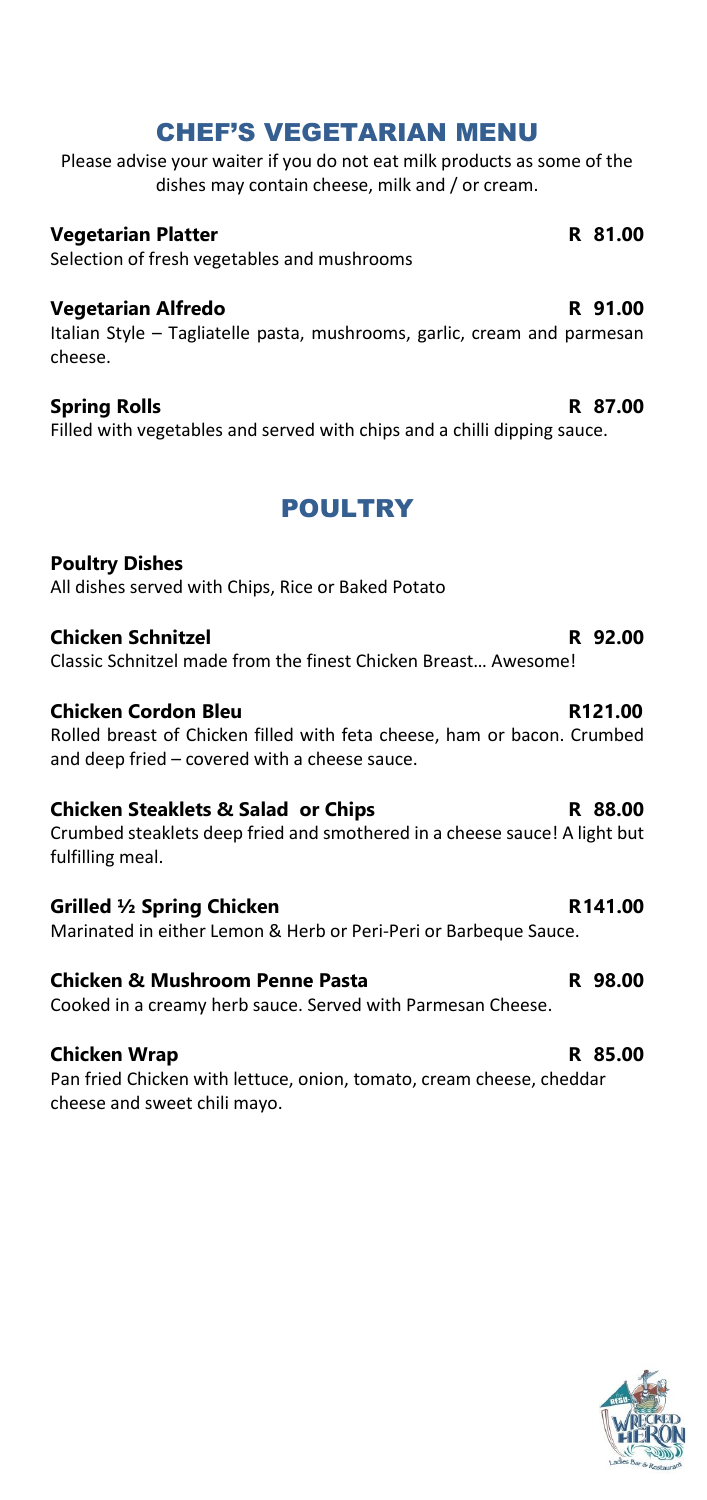# SAUCES

| <b>Cheese</b>                                                                                                        | R 29.00 |
|----------------------------------------------------------------------------------------------------------------------|---------|
| <b>Garlic</b>                                                                                                        | R 29.00 |
| <b>Pepper</b>                                                                                                        | R 29.00 |
| <b>Peri-Peri</b>                                                                                                     | R 29.00 |
| <b>Cheese &amp; Mushroom</b>                                                                                         | R 33.00 |
| <b>DESSERTS</b>                                                                                                      |         |
| <b>Ice Cream with / without Chocolate Sauce</b>                                                                      | R 46.00 |
| Lemon Meringue (when available)<br>The ultimate! Freshly made                                                        | R 54.00 |
| <b>Crème Brulee</b><br>Soft, moist, sweet & that cracked sugar Yum!                                                  | R 61.00 |
| <b>Traditional Malva Pudding</b><br>Hot & Sticky served with either Custard or Cream or Ice Cream<br>Deeeelicious!!! | R 56.00 |
| <b>Double Decker Mousse</b><br>Decadent!!!                                                                           | R 58.00 |